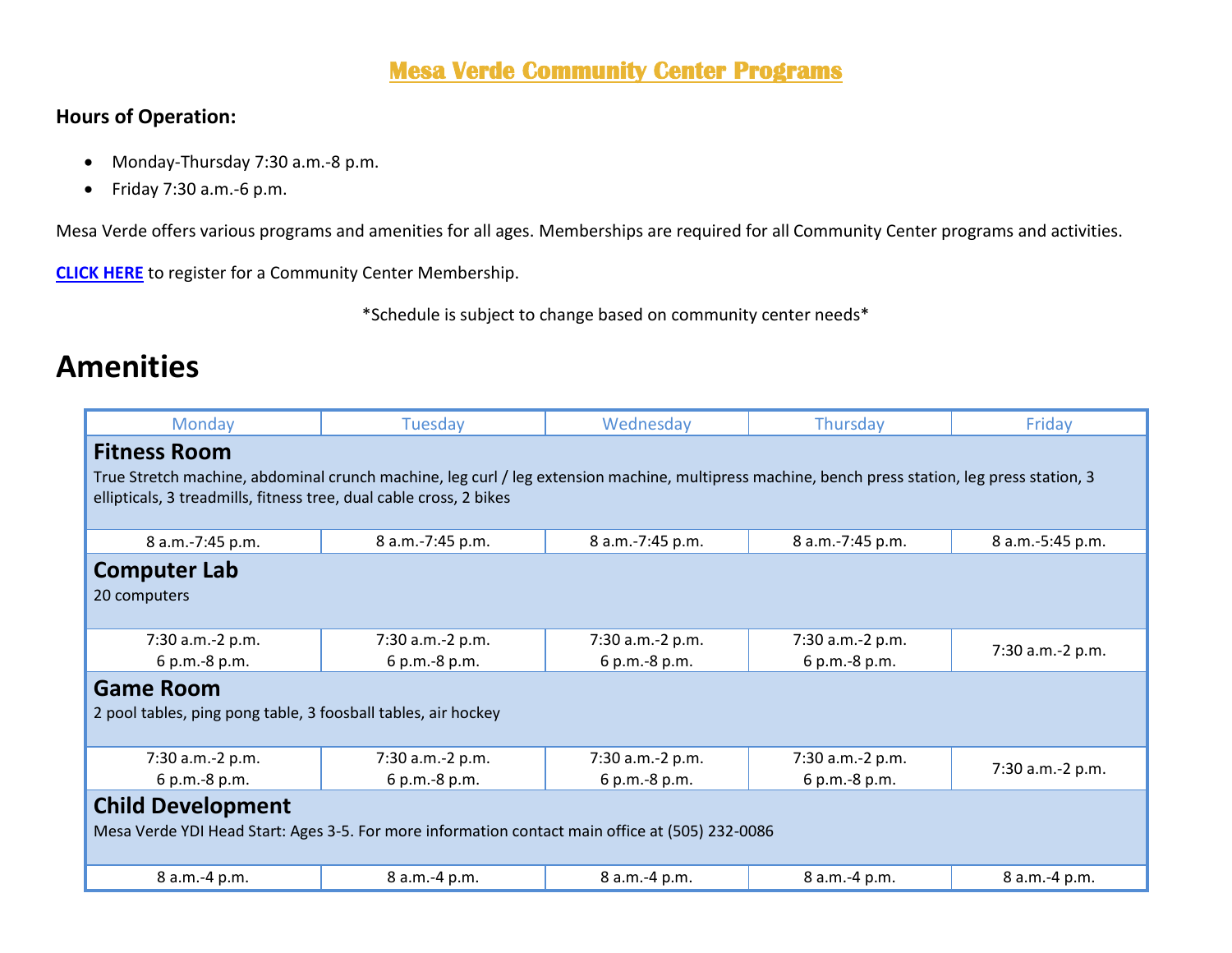# **Basketball Gymnasium Hours**

| Monday                                                       | Tuesday                                                      | Wednesday                                                       | Thursday                                                     | Friday                                                       |  |
|--------------------------------------------------------------|--------------------------------------------------------------|-----------------------------------------------------------------|--------------------------------------------------------------|--------------------------------------------------------------|--|
| <b>Morning</b>                                               |                                                              |                                                                 |                                                              |                                                              |  |
| <b>Open Basketball</b><br>8 a.m.-2 p.m.                      | Open Basketball<br>8 a.m.-2 p.m.                             | <b>Open Basketball</b><br>8 a.m.-2 p.m.                         | <b>Open Basketball</b><br>8 a.m.-2 p.m.                      | <b>Open Basketball</b><br>8 a.m.-2 p.m.                      |  |
| <b>Afternoon</b>                                             |                                                              |                                                                 |                                                              |                                                              |  |
| <b>Closed for After School</b><br>Program<br>2 p.m. - 6 p.m. | <b>Closed for After School</b><br>Program<br>2 p.m. - 6 p.m. | <b>Closed for After School</b><br>Program<br>2 p.m. - 6 p.m.    | <b>Closed for After School</b><br>Program<br>2 p.m. - 6 p.m. | <b>Closed for After School</b><br>Program<br>2 p.m. - 6 p.m. |  |
| <b>Evening</b>                                               |                                                              |                                                                 |                                                              |                                                              |  |
| <b>Open Volleyball</b><br>6 p.m.-8 p.m.                      |                                                              | <b>Closed Adult Dodgeball</b><br><b>League</b><br>6 p.m.-8 p.m. | <b>Open Basketball</b><br>6 p.m.-8 p.m.                      |                                                              |  |

# **Adult Programs**

| Monday                                                                                                                                  | Tuesday         | Wednesday       | Thursday        | Friday          |  |  |
|-----------------------------------------------------------------------------------------------------------------------------------------|-----------------|-----------------|-----------------|-----------------|--|--|
| <b>Albuquerque Adult Learning Center</b><br>H.S. Equivalency (GED Program). Instructor: Nadia Kadar, Classroom D, Free. www.abgalc.org. |                 |                 |                 |                 |  |  |
| 10 a.m.-12 p.m.                                                                                                                         | 10 a.m.-12 p.m. | 10 a.m.-12 p.m. | 10 a.m.-12 p.m. | 10 a.m.-12 p.m. |  |  |
| 5 p.m.-7 p.m.                                                                                                                           | 5 p.m.-7 p.m.   | 5 p.m.-7 p.m.   | 5 p.m.-7 p.m.   | 5 p.m.-7 p.m.   |  |  |